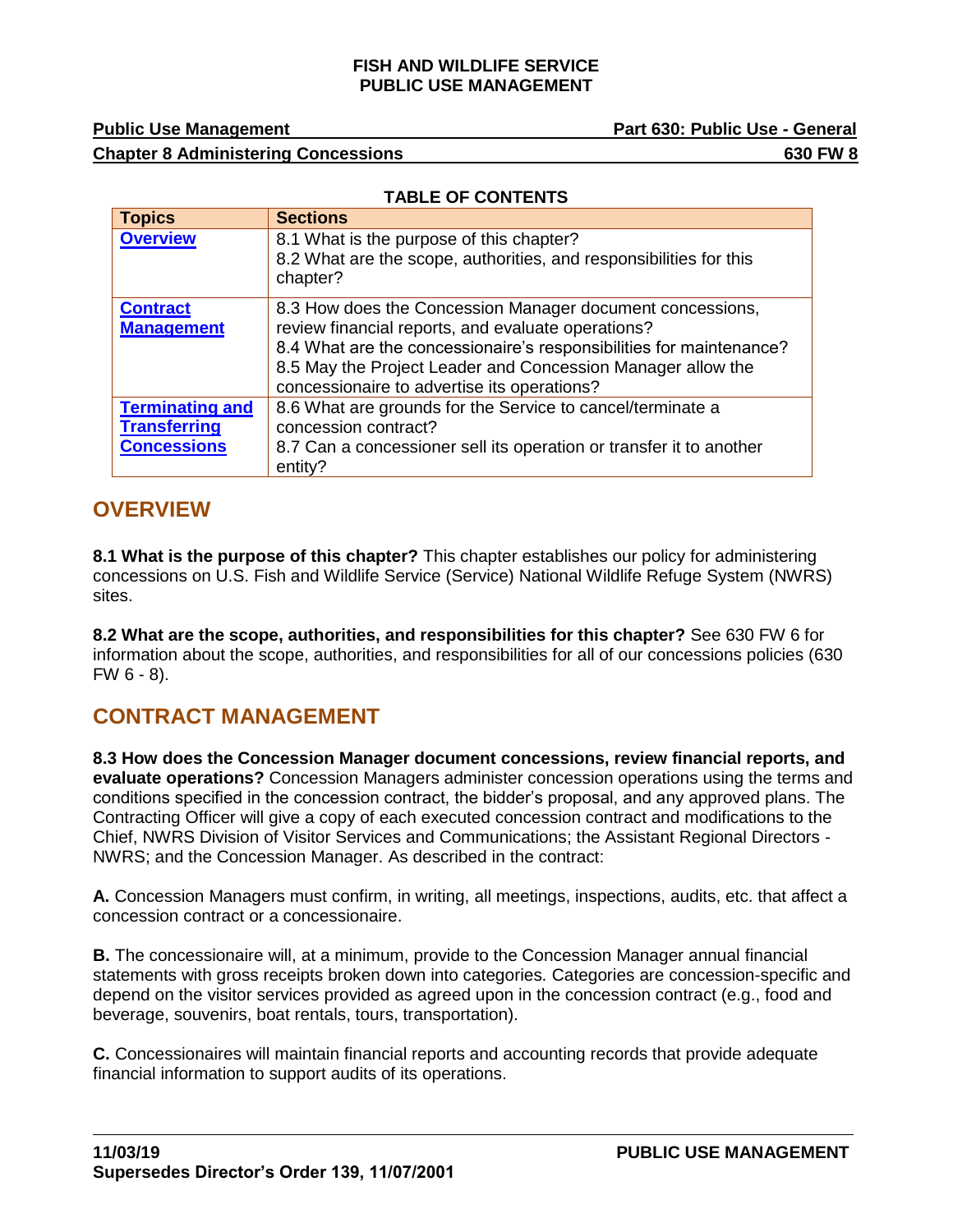#### **FISH AND WILDLIFE SERVICE PUBLIC USE MANAGEMENT**

| <b>Public Use Management</b>               | Part 630: Public Use - General |
|--------------------------------------------|--------------------------------|
| <b>Chapter 8 Administering Concessions</b> | 630 FW 8                       |

**(1)** The Concession Manager must approve accounting records to ensure they portray an adequate and accurate basis for audit and meet current accounting standards.

**(2)** The contract will provide the concessionaire a schedule for submitting financial reports (in addition to the annual financial statement) to the Concession Manager.

**D.** The concessionaire will develop a risk management program. The Concession Manager and the concessionaire must work with the servicing Health and Safety Manager and the station's Collateral Duty Safety Officer to identify potential risks of concession operations.

**E.** Concession Managers will conduct regular inspections, as necessary, of concessionaires' facilities. The Concession Manager must:

**(1)** Document the inspection (see Exhibit 1 for a sample Concession Inspection Checklist — we expect the Concession Manager to modify the checklist for the unique circumstances of the concession), and

**(2)** Compare the operation to the written operational plan, note any discrepancies, and send an inspection report with any necessary improvements to the concessionaire. The inspection report should include any negative comments the Service may have received from the public for corrective action.

**F.** Concession Managers must follow up on corrective actions listed in inspection reports to ensure the concessionaire addresses them within an appropriate time frame. If the concessionaire does not correct the issue, the Concession Manager must send a cure notice. This notice tells the concessionaire that if it does not complete corrective actions within a specified amount of time, the Service may terminate the concession contract (see section 8.6).

**G.** At least 1 year before the expiration of an existing contract, the Concession Manager should prepare for a new solicitation.

#### **8.4 What are the concessionaire's responsibilities for maintenance?**

**A.** Maintenance responsibilities should be clearly outlined in the concession contract and can be dependent on fee payment requirements (see 630 FW 7, sections 7.10 and 7.11). The concessionaire may be responsible for some or all general maintenance and repairs, which can include such activities as landscaping, replacement of broken lighting and plumbing fixtures, lawn care, service of equipment, etc. Concessionaires may be required to address large-scale maintenance items that recur on an infrequent basis (such as roof replacement).

**B.** The concessionaire must coordinate with the Project Leader (if not the Concession Manager) and the Regional Engineering office for facility improvements and cyclical maintenance work that involve life safety issues and building code compliance issues.

#### **8.5 May the Project Leader and Concession Manager allow the concessionaire to advertise its operations?**